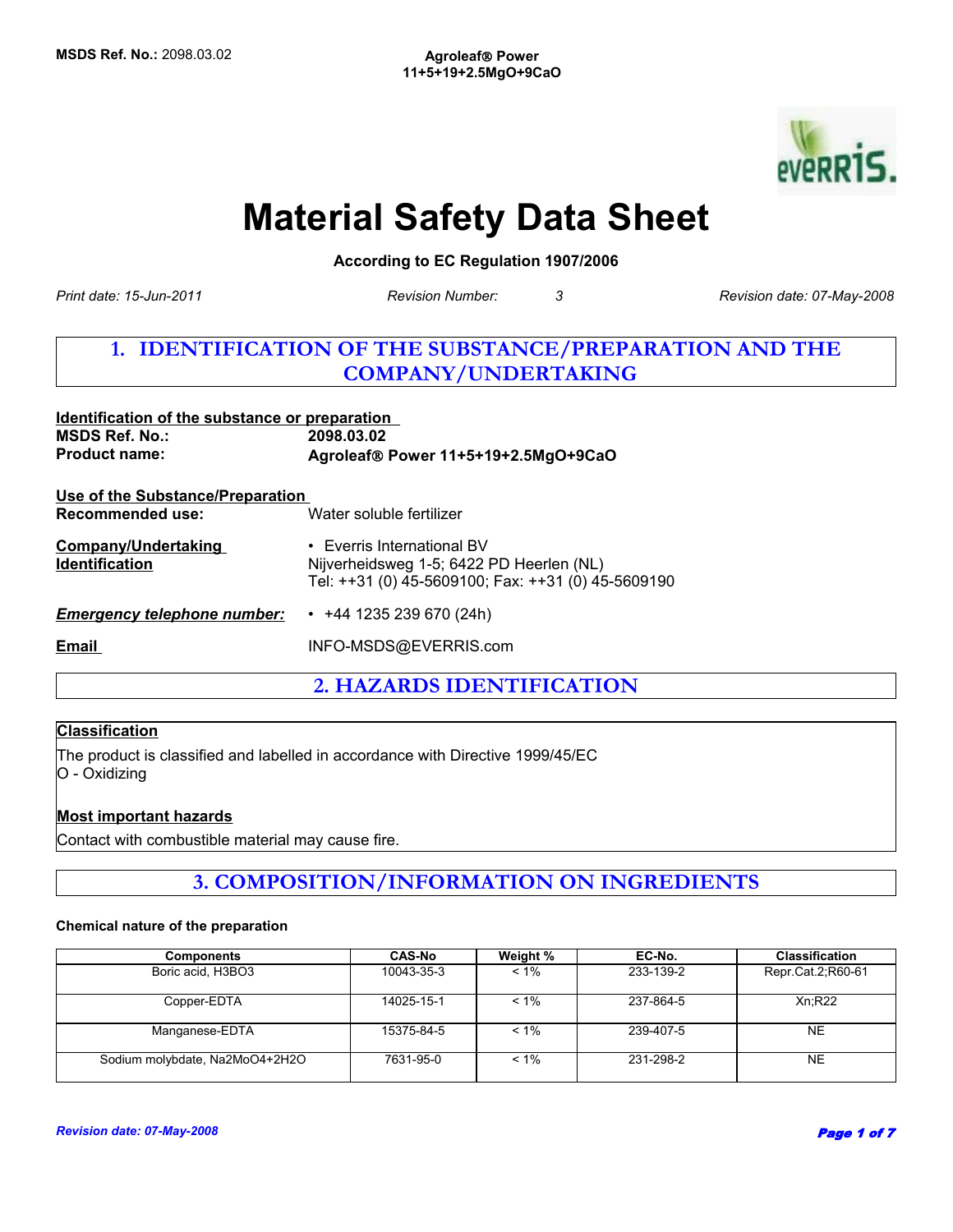#### **Agroleaf**® **Power 11+5+19+2.5MgO+9CaO**

| <b>Components</b>                            | <b>CAS-No</b> | Weight % | EC-No.    | <b>Classification</b> |
|----------------------------------------------|---------------|----------|-----------|-----------------------|
| Calcium nitrate, Ca(NO3)2                    | 13477-34-4    | >25%     | 233-332-1 | O:R08<br>Xi:R36       |
| Magnesium nitrate hexahydrate, Mg(NO3)2+6H2O | 13446-18-9    | 10 - 25% | 233-826-7 | O:R08                 |
| Potassium nitrate, KNO3                      | 7757-79-1     | >25%     | 231-818-8 | O:R08                 |

## *NE = Non-Established*

## *For the full text of the R phrases mentioned in this Section, see Section 16*

| <b>4. FIRST AID MEASURES</b>       |                                                                                                                                                                                                                                                                                      |  |
|------------------------------------|--------------------------------------------------------------------------------------------------------------------------------------------------------------------------------------------------------------------------------------------------------------------------------------|--|
| <b>General advice:</b>             | Check the casualty's state of consciousness, breathing and pulse; put in emergency<br>position or revive.                                                                                                                                                                            |  |
| Ingestion:                         | Possible symptoms are nausea and/or vommiting. Clean mouth with water and drink<br>afterwards plenty of water. If a person vomits when lying on his back, place him in<br>the recovery position. Do not induce vomiting without medical advice. Consult a<br>physician if necessary. |  |
| Inhalation:                        | In the case of inhalation of aerosol/mist consult a physician if necessary. Possible<br>symptoms are coughing and/or dyspnoea. If breathing is difficult, give oxygen. Move<br>to fresh air.                                                                                         |  |
| <b>Skin contact:</b>               | If skin irritation persists, call a physician.                                                                                                                                                                                                                                       |  |
| Eye contact:                       | In the case of contact with eyes, rinse immediately with plenty of water and seek<br>medical advice.                                                                                                                                                                                 |  |
| <b>Protection of first-aiders:</b> | Avoid contact with eyes. Use personal protective equipment.                                                                                                                                                                                                                          |  |
| <b>5. FIRE-FIGHTING MEASURES</b>   |                                                                                                                                                                                                                                                                                      |  |

## **Suitable extinguishing media:**

Coordinate fire extinguishing measures to fire in surrounding area.

## **Unsuitable extinguishing media:**

Not applicable

## **Special exposure hazards arising from the substance or preparation itself, its combustion products, or released gases:**

Danger of toxic gases in smoke in case of fire.

### **Special protective equipment for firefighters:**

As in any fire, wear self-contained breathing apparatus pressure-demand, MSHA/NIOSH (approved or equivalent) and full protective gear.

#### **Specific methods:**

Dike and collect water used to fight fire.

**6. ACCIDENTAL RELEASE MEASURES**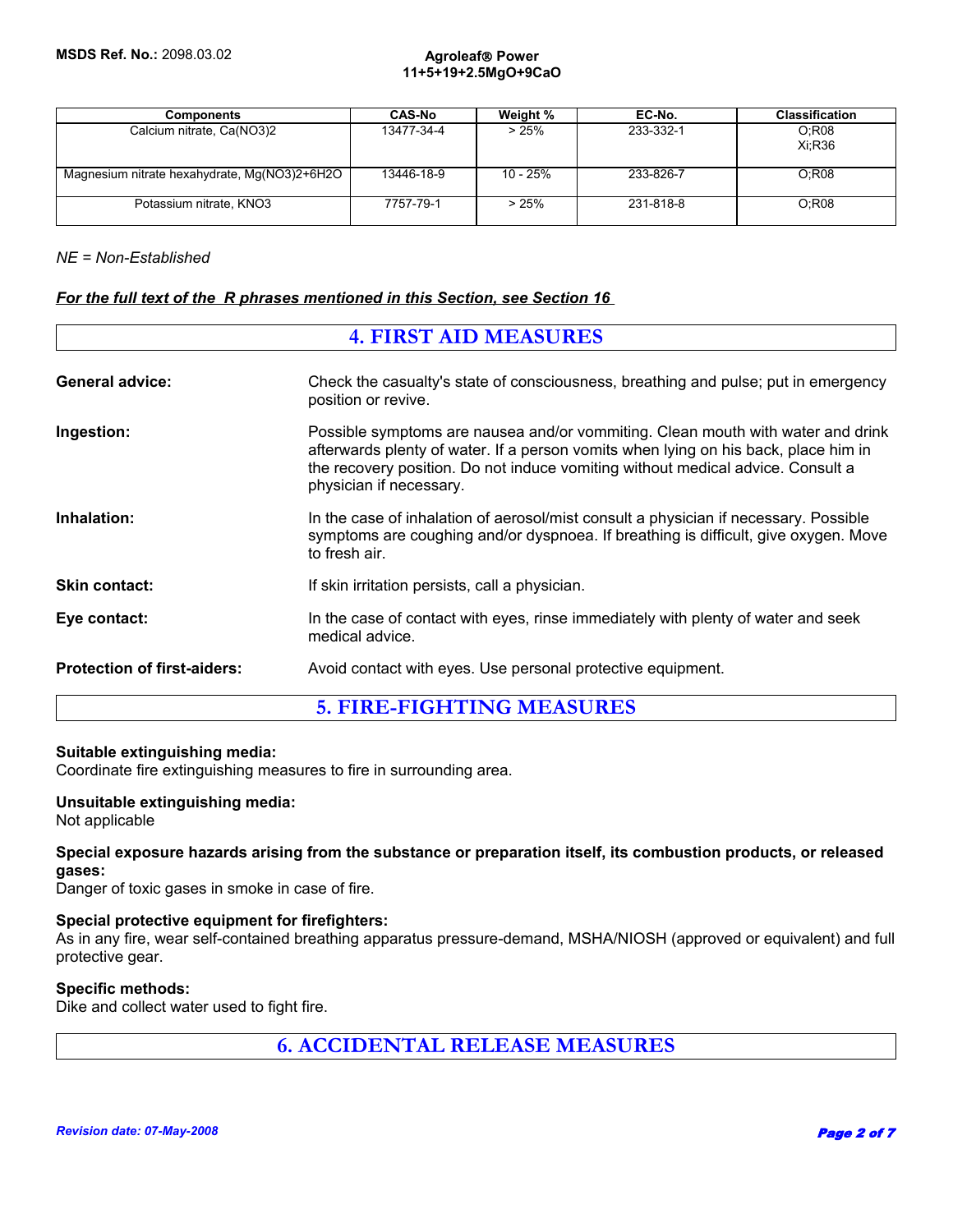#### **Agroleaf**® **Power 11+5+19+2.5MgO+9CaO**

# **6. ACCIDENTAL RELEASE MEASURES**

#### **Personal precautions:**

Ensure adequate ventilation. Avoid dust formation. Use personal protective equipment. Wear personal protective equipment.

#### **Environmental precautions:**

Prevent product from entering drains. Do not contaminate surface water.

#### **Methods for cleaning up:**

Shovel or sweep up. Do not create a powder cloud by using a brush or compressed air.

# **7. HANDLING AND STORAGE**

### **Handling:**

**Storage:**

**Technical measures/precautions:** Provide appropriate exhaust ventilation at places where dust is formed.

**Safe handling advice: Avoid dust formation. Avoid contact with skin and eyes.** And in an and eyes.

**Technical measures/storage conditions:** Keep containers dry and tightly closed to avoid moisture absorption and contamination. Keep away from food, drink and animal feeding stuffs. For quality reasons: Keep out of reach of direct sunlight, store under dry conditions, partly used bags should be closed well. Keep at temperatures between 0 °C and 40 °C .

**Incompatible products:** Keep away from:

**Packaging material:** Plastic bags **VCI (Germany)** 5.1B

Flammable materials **Specific use(s):** Water soluble fertilizer.

# **8. EXPOSURE CONTROLS / PERSONAL PROTECTION**

| <b>Engineering measures to reduce exposure:</b> | Ensure adequate ventilation.                                                                                                            |
|-------------------------------------------------|-----------------------------------------------------------------------------------------------------------------------------------------|
| <b>Occupational exposure controls</b>           |                                                                                                                                         |
| <b>Personal protective equipment</b>            |                                                                                                                                         |
| <b>Respiratory protection:</b>                  | In case of insufficient ventilation wear suitable respiratory<br>equipment.                                                             |
| <b>Hand protection:</b>                         | PVC or other plastic material gloves.                                                                                                   |
| <b>Eye/face protection</b>                      | Tightly fitting safety goggles.                                                                                                         |
| Skin and body protection:                       | Not applicable.                                                                                                                         |
| <b>Hygiene measures</b>                         | Follow good housekeeping practices. When using, do not<br>eat, drink or smoke. Keep away from food, drink and animal<br>feeding stuffs. |
| <b>Exposure limit values</b>                    |                                                                                                                                         |
| <b>Environmental exposure controls</b>          | Avoid dust formation.                                                                                                                   |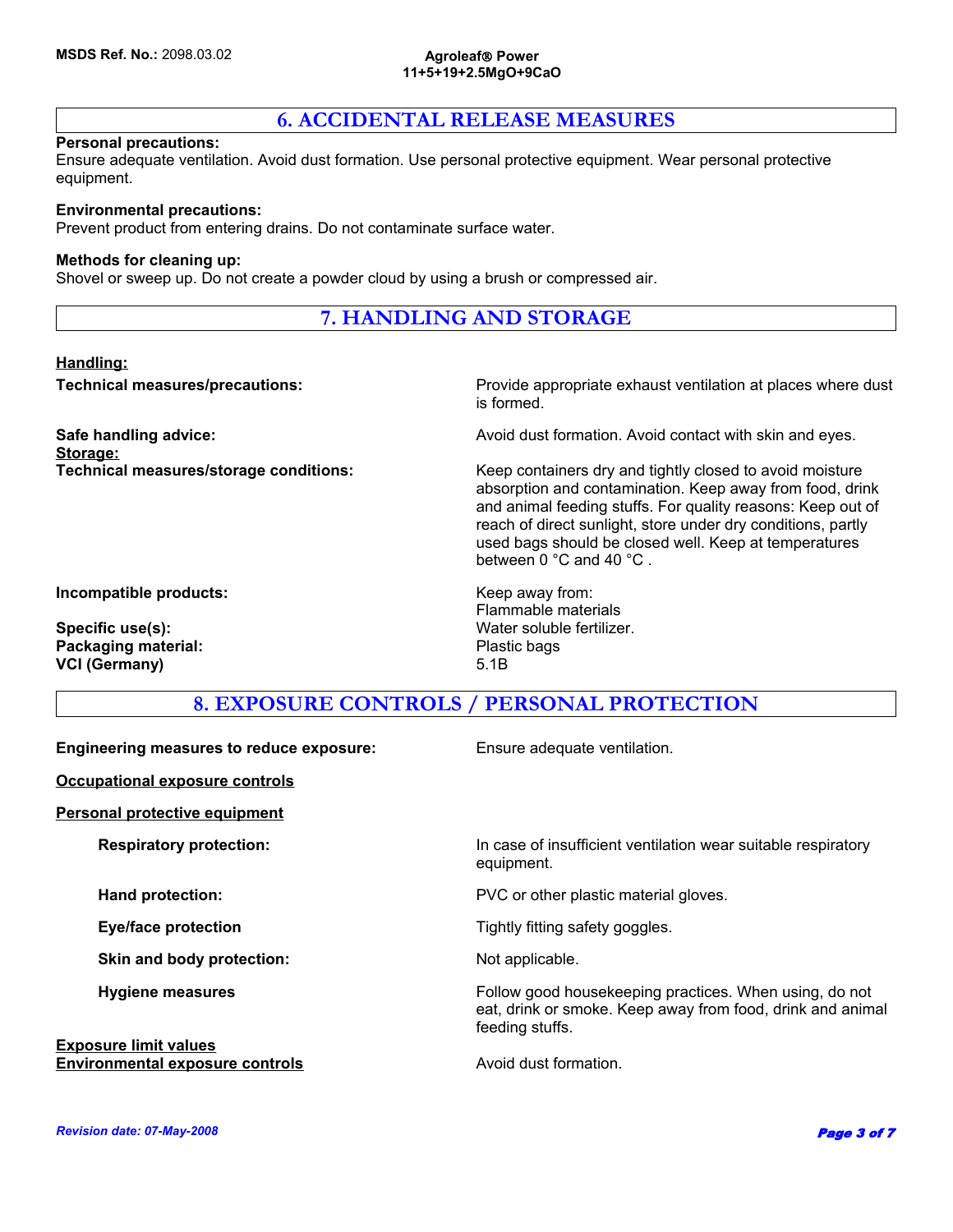| Boric acid, H3BO3<br>Belgium - 8 Hr VLE                                                                                                                                                                                                                                                                                         | 2 mg/m $3$ TWA                                                                                                                                                                                                                               |
|---------------------------------------------------------------------------------------------------------------------------------------------------------------------------------------------------------------------------------------------------------------------------------------------------------------------------------|----------------------------------------------------------------------------------------------------------------------------------------------------------------------------------------------------------------------------------------------|
| Germany TRGS900:<br>Portugal - TWAs                                                                                                                                                                                                                                                                                             | $0.5 \text{ mg/m}^3$ TWA<br>2 mg/m <sup>3</sup> TWA                                                                                                                                                                                          |
| Copper-EDTA                                                                                                                                                                                                                                                                                                                     |                                                                                                                                                                                                                                              |
| Finland - Occupational Exposure Limits - 8 hour                                                                                                                                                                                                                                                                                 | 1 mg/m $3$ TWA                                                                                                                                                                                                                               |
| Manganese-EDTA<br>Belgium - 8 Hr VLE<br><b>Czech Republic OEL</b>                                                                                                                                                                                                                                                               | $0.2 \text{ mg/m}^3$ TWA<br>1 mg/m $3$ TWA                                                                                                                                                                                                   |
| Sodium molybdate, Na2MoO4+2H2O<br>Belgium - 8 Hr VLE<br><b>Czech Republic OEL</b><br>Finland - Occupational Exposure Limits - 8 hour<br>France - Valeurs Limites d'exposition (VLE)<br><b>France INRS (VME)</b><br>Norway - 8 h:<br><b>Portugal - TWAs</b><br>Spain - Valores Limite Ambientales - VLE<br>Sweden - OEL - 8 Hour | 5 mg/m $3$ TWA<br>$5 \text{ mg/m}^3$ TWA<br>6 mg/m $3$<br>5 mg/ $m3$<br>5 mg/m <sup>3</sup> VME<br>$5 \text{ mg/m}^3$ TWA<br>$0.5$ mg/m <sup>3</sup> TWA<br>5 mg/m <sup>3</sup> VLA-ED<br>10 mg/m <sup>3</sup> LLV<br>$5 \text{ mg/m}^3$ LLV |

# **9. PHYSICAL AND CHEMICAL PROPERTIES**

# **General Information**

| <b>Physical State:</b> | Solid                    |
|------------------------|--------------------------|
| Appearance:            | Powder                   |
| Color:                 | Off-white                |
| Odor:                  | No information available |

# **Important Health Safety and Environmental Information**

| Solubility:       | Completely soluble  |
|-------------------|---------------------|
| Water solubility: | +/- 30 - 45 kg/100L |

# **Other information**

# **10. STABILITY AND REACTIVITY**

| <b>Stability:</b>                           | Stable under recommended storage conditions.                                                                       |
|---------------------------------------------|--------------------------------------------------------------------------------------------------------------------|
| <b>Conditions to avoid:</b>                 | Keep away from open flames, hot surfaces and sources of ignition. Burning produces<br>obnoxious and toxic fumes.   |
| <b>Materials to avoid:</b>                  | Combustible material.                                                                                              |
| <b>Hazardous decomposition</b><br>products: | No decomposition if stored normally. Thermal decomposition can lead to release of<br>irritating gases and vapours. |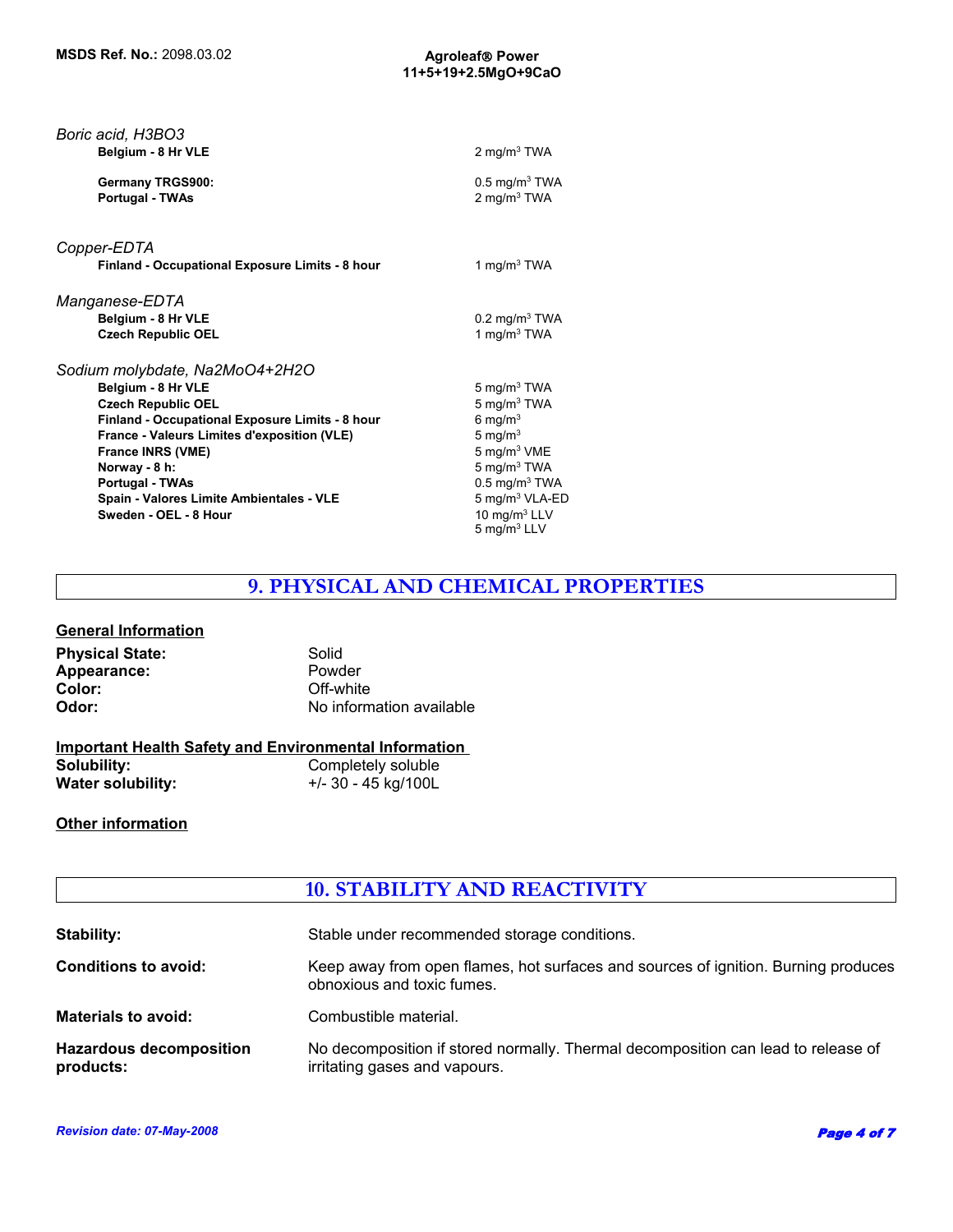# **11. TOXICOLOGICAL INFORMATION**

## **Component information**

| Boric acid, H3BO3<br>$LD50/oral/rat =$              | > 3500 mg/kg                                                                   |
|-----------------------------------------------------|--------------------------------------------------------------------------------|
| Copper-EDTA<br>$LD50/oral/rat =$                    | > 1000 mg/kg                                                                   |
| Sodium molybdate, Na2MoO4+2H2O<br>$LD50/oral/rat =$ | 4000 mg/kg                                                                     |
| Potassium nitrate, KNO3<br>$LD50/oral/rat =$        | 3750mg/kg                                                                      |
| <b>Product information</b>                          |                                                                                |
| Local effects<br><b>Skin effects:</b>               | May cause skin irritation in susceptible persons                               |
| Eye effects:                                        | May cause eye irritation with susceptible persons                              |
| Inhalation:                                         | May cause sensitization by inhalation                                          |
| Ingestion:                                          | Ingestion may cause gastrointestinal irritation, nausea, vomiting and diarrhea |

# **12. ECOLOGICAL INFORMATION**

# **Product information**

**Water Endangering Class (WGK):** 1 (Scotts classification )

## **Component information**

*Sodium molybdate, Na2MoO4+2H2O* **Ecotoxicity effects** LC50/96h/rainbow trout => 2800 mg/l

*Calcium nitrate, Ca(NO3)2*

**Ecotoxicity effects** LC50/96h/rainbow trout =2400 mg/l

# **13. DISPOSAL CONSIDERATIONS**

| <b>Waste Disposal Methods:</b> | Use up product completely. Packaging material is industrial waste                 |
|--------------------------------|-----------------------------------------------------------------------------------|
| Contaminated packaging:        | Empty containers can be landfilled, when in compliance with the local regulations |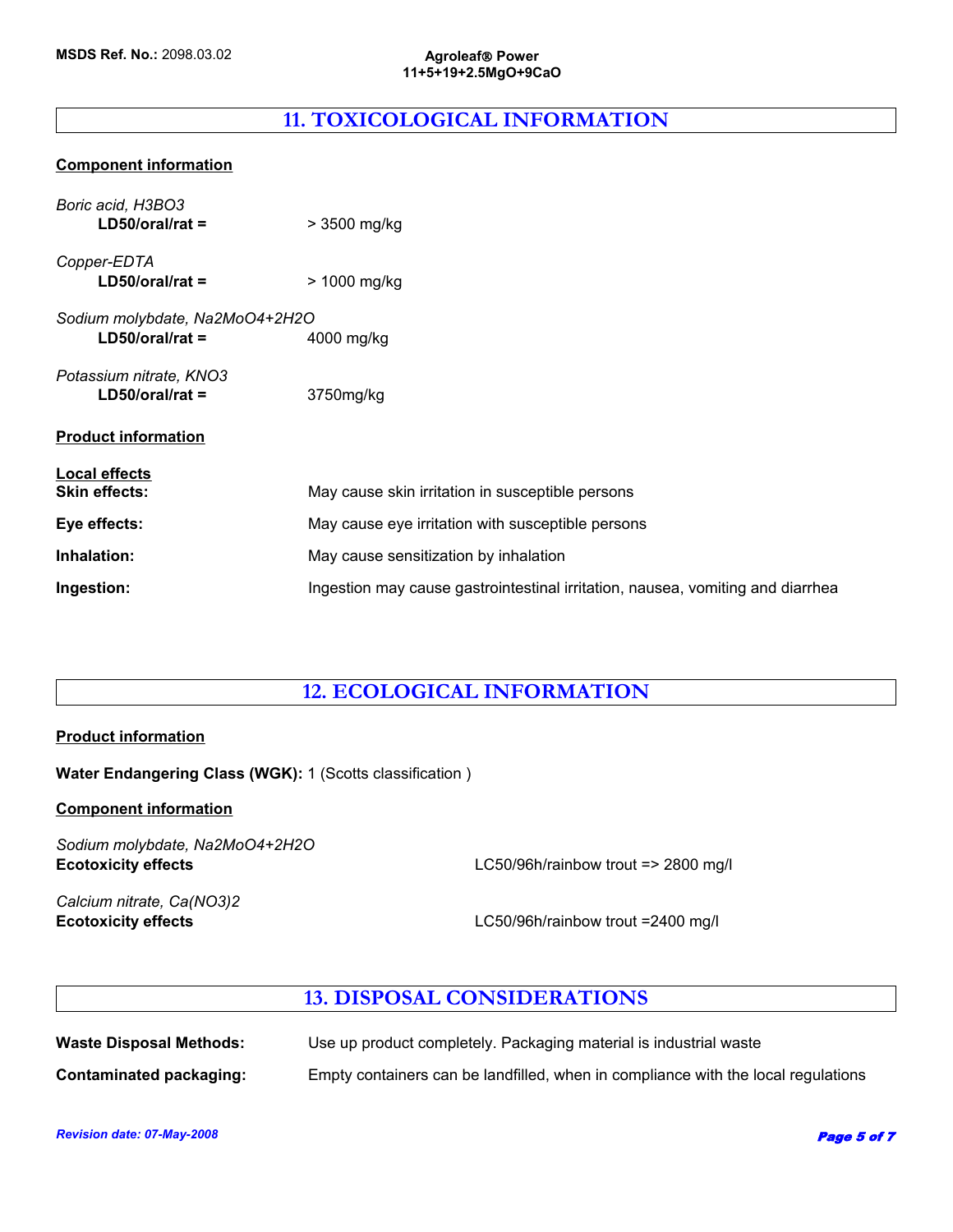# **14. TRANSPORT INFORMATION**

# **Product information Physical State:** Solid

## **ADR/RID**

UN-No:<br> **Proper shipping name:** The Contract of the Contract of Contract of Contract of Contract of Trender's Contract o<br>
Contract of Contract of Contract of Contract of Contract of Contract of Contract of Contract of Cont **Proper shipping name: Hazard Class:** 5.1 **Packing group:** PG III **Description:** Potassiumnitrate

# **IATA**

UN-No:<br> **Proper shipping name:** The Contract of the Contract of Contract of Contract of Contract of Trender's Contract o<br>
Contract of Contract of Contract of Contract of Contract of Contract of Contract of Contract of Cont **Proper shipping name: Hazard Class:** 5.1 **Packing group:** 5.1 **Packing group:** 5.1 **PG III Packing group: Description:** Potassiumnitrate

## **IMO / IMDG**

**UN-No:** 1479 **Proper shipping name:** CONSERVIAL CONSERVIATION CONSERVIATION Oxidizing solid, N.O.S. **Hazard Class:** 5.1 **Packing group:** PG III<br> **Description:** Potas: Potas: **Description:** Potassiumnitrate<br> **EmS:** F-A / S-Q



**EmS:** F-A / S-Q

# **15. REGULATORY INFORMATION**

## **Indication of danger:** O - Oxidizing.



#### **R -phrase(s)**

R 8 - Contact with combustible material may cause fire.